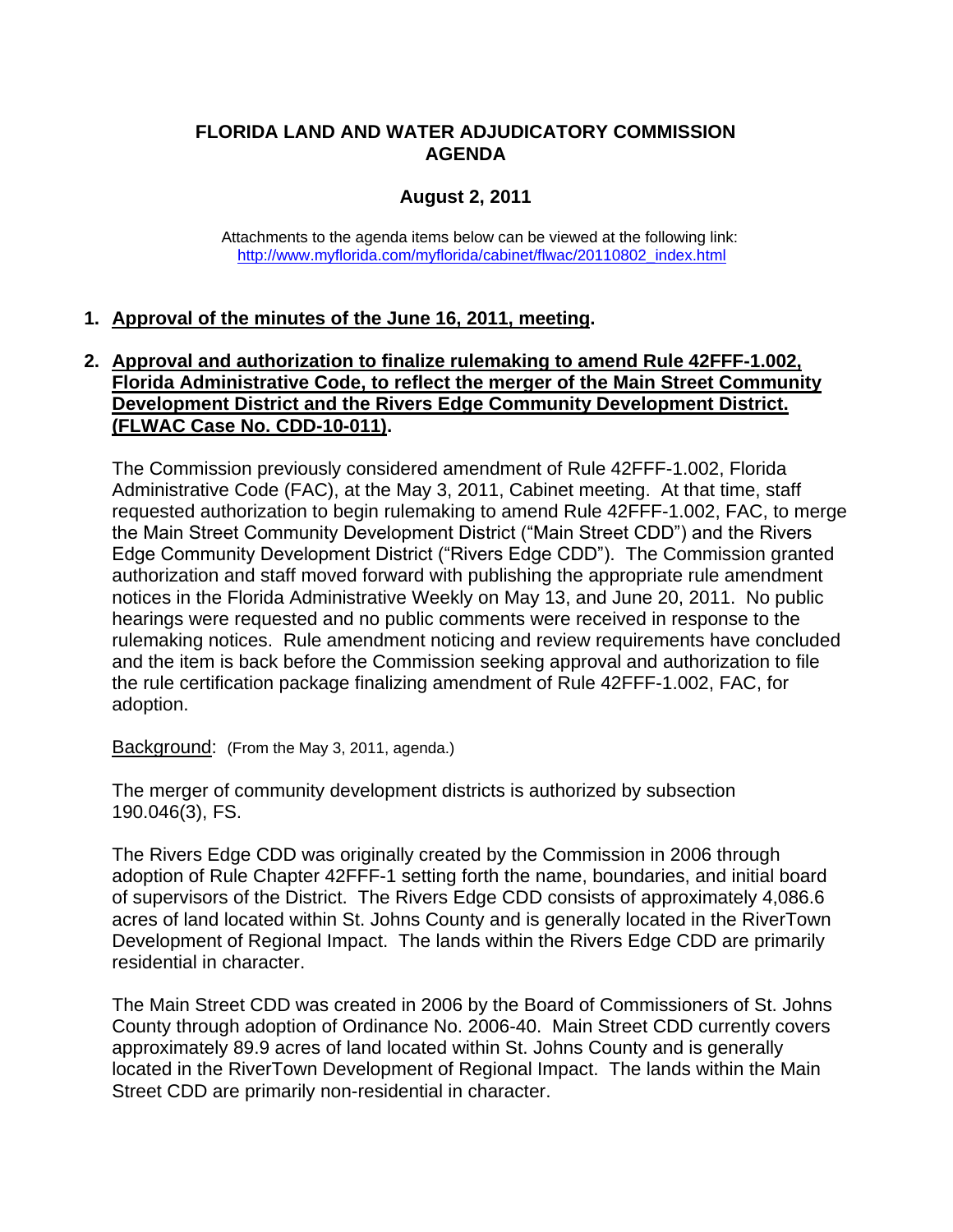The Petition was filed with the Commission on July 28, 2010, and requests approval of amendments to Rule 42FFF-1.002, FAC, to provide for the merger of the Main Street CDD and the Rivers Edge CDD. As a result of the proposed merger, the Main Street CDD would cease to exist and the Rivers Edge CDD would continue as the surviving entity, with amended boundaries. If approved, the surviving Rivers Edge CDD will contain approximately 4,176.5 acres.

The Petitioners indicate that the merger of the Main Street CDD and the Rivers Edge CDD is in the best interest of both Districts as the proposed merger would:

- Eliminate redundant overhead costs and other expenses;
- Promote greater efficiency in the Districts' existing joint projects;
- Reduce commercial and residential assessments; and
- Better achieve the original public infrastructure delivery and maintenance plan for the two Districts.

The Boards of Supervisors of the Rivers Edge CDD and the Main Street CDD adopted Resolutions 2010-07 and 2010-06, respectively, which approved the Merger Agreement and authorized the preparation and filing of the Petition. Pursuant to Section 190.046(3), FS, the approval of the Merger Agreement and the Petition constitute consent of all landowners within the Districts. The Board of Supervisors of Rivers Edge CDD will continue to serve on the same terms, in the same positions, and with the same election timetable.

The Merger Agreement provides that all existing bond indebtedness will continue to be secured by the existing debt assessment liens. Rivers Edge CDD currently has no bond indebtedness and, as of July 2010, the current bond indebtedness for Main Street CDD was:

Main Street CDD Bond Indebtedness

- \$13,675,000 (Bond Issue \$13,980,000 Capital Improvement Revenue Bonds, Series 2008A)
- \$19,350,000 (Bond Issue \$19,350,000 Capital Improvement Revenue Bonds, Series 2008B)

The Merger Agreement provides that the merger will not adversely affect the rights of creditors of either district or other parties with whom either district has entered into a contractual relationship.

Upon request of the Secretary, the Department of Community Affairs (DCA) reviewed the petition from the standpoint of their programs and responsibilities, and the requirements of Chapter 190, F.S. The DCA submitted a comment letter on October 15, 2010, indicating that no potential inconsistencies were identified with Florida"s growth management laws or with St. Johns County's comprehensive plan.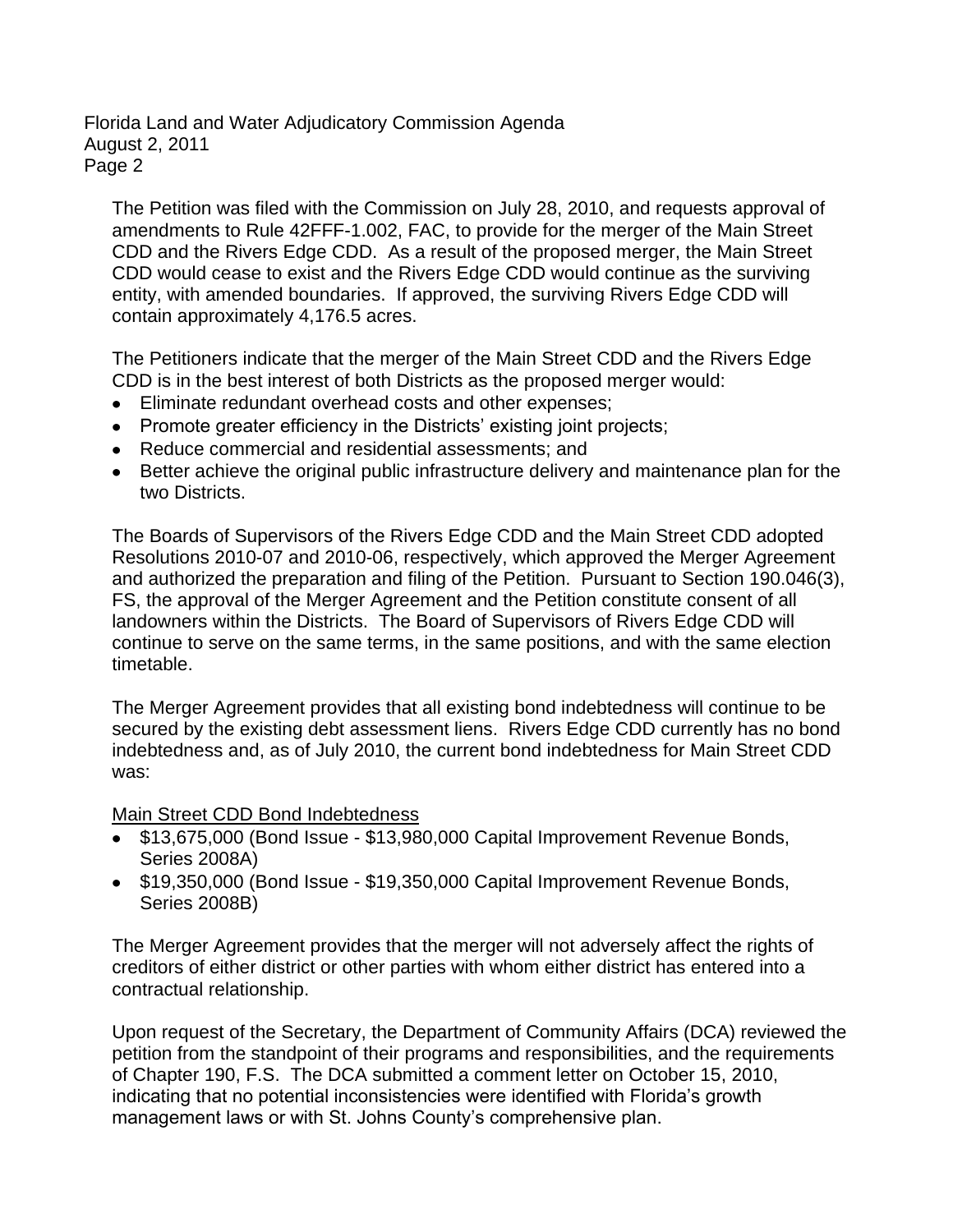Pursuant to Chapter 190, F.S., the Petition was forwarded to the Division of Administrative Hearings (DOAH) for a local public hearing. DOAH Administrative Law Judge Johnston conducted a public hearing on October 26, 2010, and submitted a Report to the Commission on December 10, 2010. Judge Johnston concluded, "there appears no reason not to grant the Petition to Merge the Boundaries of the Main Street Community Development District and the Rivers Edge Community Development District. The record supports having Rivers Edge continue to exist as the "surviving district," with the landowner election schedule to continue as it presently exists and the existing Rivers Edge board members to remain in office." Petitioner revised the Statement of Estimated Regulatory Cost (SERC) during the DOAH hearing at the request of St. Johns County to provide that landscape improvements are included within the improvements described. Petitioner also submitted an addendum and a revised addendum to the SERC, as revised, to address recent statutory changes.

#### **Staff Recommendation:**

Approve and authorize the Secretary to file the rule certification documents finalizing amendment of Rule 42FFF-1.002, FAC, for final adoption.

**Back-Up:** (Refer to the May 3, 2011, agenda materials for previously distributed background documents.)

Final Rulemaking Certification Package amending Rule 42FFF-1.002, FAC.

**3. Consideration of a Recommended Order issued by the Division of Administrative Hearings in the proceeding of Ginn-LA Marina, LLLP, Ltd, Northshore Hammock Ltd, LLLP, and Northshore Ocean Hammock Investment, Ltd, LLLP vs. Flagler County and Ocean Hammock Property Owners Association, Inc., The Hammock Beach Club Condominium Association, Inc., Michael M. Hewson, and Admiral Corporation. (FLWAC Case No. APP-10-007).**

This item is before the Commission for final action in response to a Recommended Order issued by the Division of Administrative Hearings (DOAH) pursuant to 380.07, Florida Statutes (FS). The Recommended Order addresses an appeal of Flagler County"s denial of certain amendments to the Hammock Dunes Development of Regional Impact (DRI) Development Order (DO).

#### Background:

In March of 1984, Flagler County approved the Hammock Dunes DRI by County Resolution 84-7. The Hammock Dunes DRI DO covered 2,258 acres of land and entitled the developer to construct a maximum of 6,670 dwelling units and related commercial, institutional, recreational, and other uses in 42 separate geographic areas referred to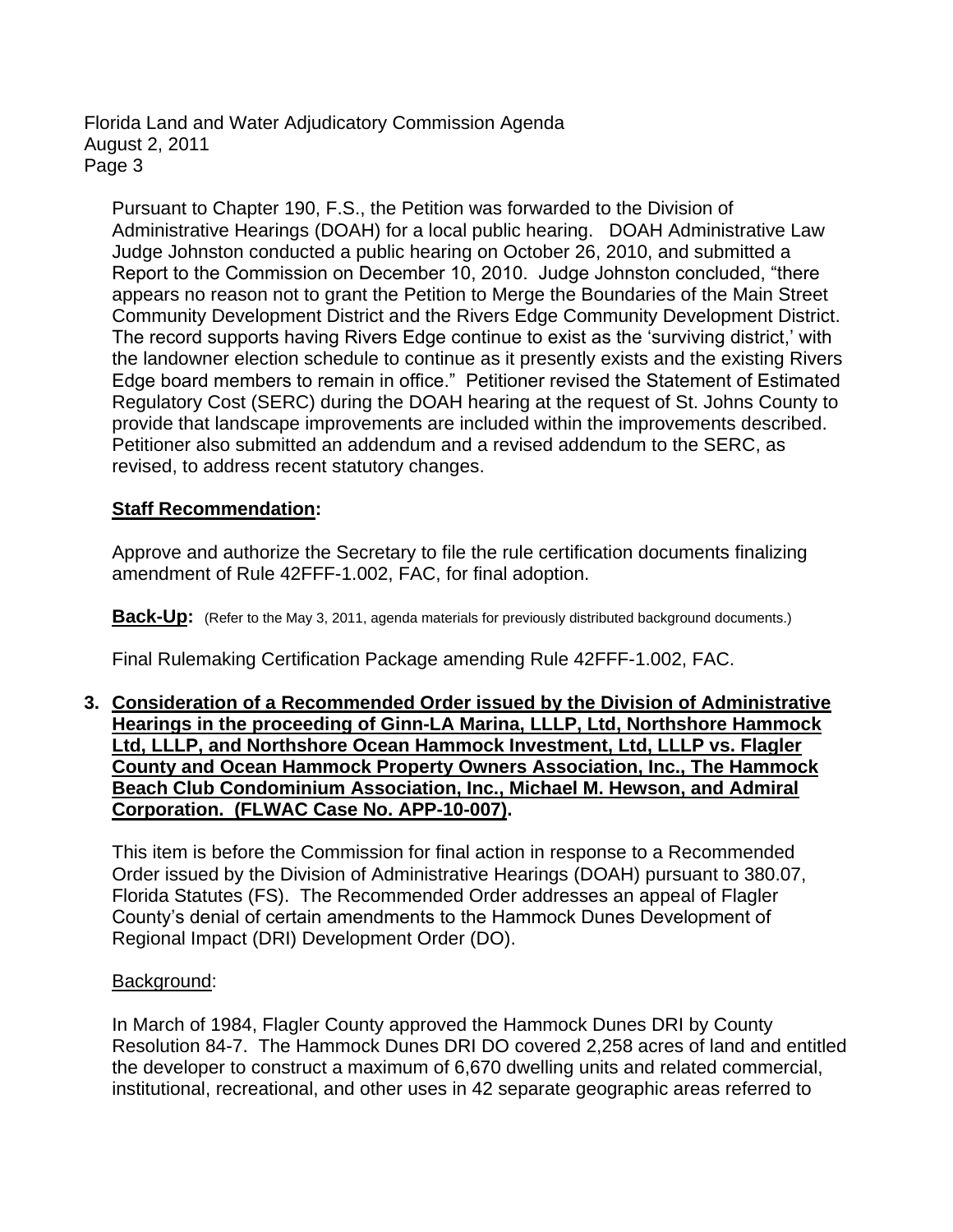as "Clusters" covering 893 acres. The property is located in Flagler County adjacent to the Atlantic Ocean with approximately five miles of beach bordering the DRI. The Hammock Dunes DRI DO has been amended several times in approximately 26 years.

Through a Notice of Proposed Change (NOPC) Application submitted on March 2, 2009, and twice revised, Petitioners sought to amend the DO to: extend of the DRI build-out date for three years; reduce the number of approved dwelling units in the DRI; create a new residential Cluster 35 within the DRI boundaries and reallocating previouslyapproved, but un-built, dwelling units from other Clusters to the new Cluster 35; agreeing to a further Planned Unit Development-like review process before development permits were issued; and realigning a roadway at its own expense. The Flagler County Board of County Commissioners adopted Resolution 2010-22 on April 5, 2010, finding that the changes requested did not constitute a substantial deviation of the DO; finding that the revisions were consistent with the County"s Comprehensive Plan; recognizing the legislative extension of time that extended the expiration date of the DO to February 28, 2012; approving the request to reduce the total number of approved residential dwelling units from 4,400 to 3,800; and denying the request to create a new Cluster 35 with a transfer of 561 residential units to that Cluster on the ground that such transfer was inconsistent with certain provisions of the County"s Land Development Code (LDC).

On May 26, 2010, Petitioners (Ginn-LA Marina, LLLP, Ltd, Northshore Hammock Ltd, LLLP, and Northshore Ocean Hammock Investment, Ltd, LLLP) filed a Notice and Petition for Appeal with the Commission appealing Flagler County"s denial of certain amendments to the Hammock Dunes DRI DO.

At the September 14, 2010, Cabinet meeting, the Commission considered and approved a draft order of transmittal forwarding the subject appeal and all pleadings to the Division of Administrative Hearings (DOAH) for assignment of an administrative law judge and further proceedings. The Commission's order of transmittal was entered on September 17, 2010.

The subject appeal was received by DOAH on September 19, 2010, and assigned to DOAH Judge D. R. Alexander. Prior to conducting an administrative hearing, Judge Alexander granted Admiral Corporation, Ocean Hammock Property Owners Association, Inc., The Hammock Beach Club Condominium Association, Inc., and Michael M. Hewson authorization to intervene in the proceeding. Additionally, Flagler County"s pending Motion to Dismiss was withdrawn prior to the administrative hearing.

On December 15-17, 2010, Judge Alexander conducted an administrative hearing and subsequently issued a Recommended Order on April 6, 2011. Judge Alexander recommends that the Commission enter a final order determining that the NOPC is not a substantial deviation; extending the expiration of the DO to February 28, 2012, by virtue of legislative action in 2007; approving the reduction in residential units from 4,400 to 3,800; determining that the proposed revisions in the NOPC to create a new Cluster 35